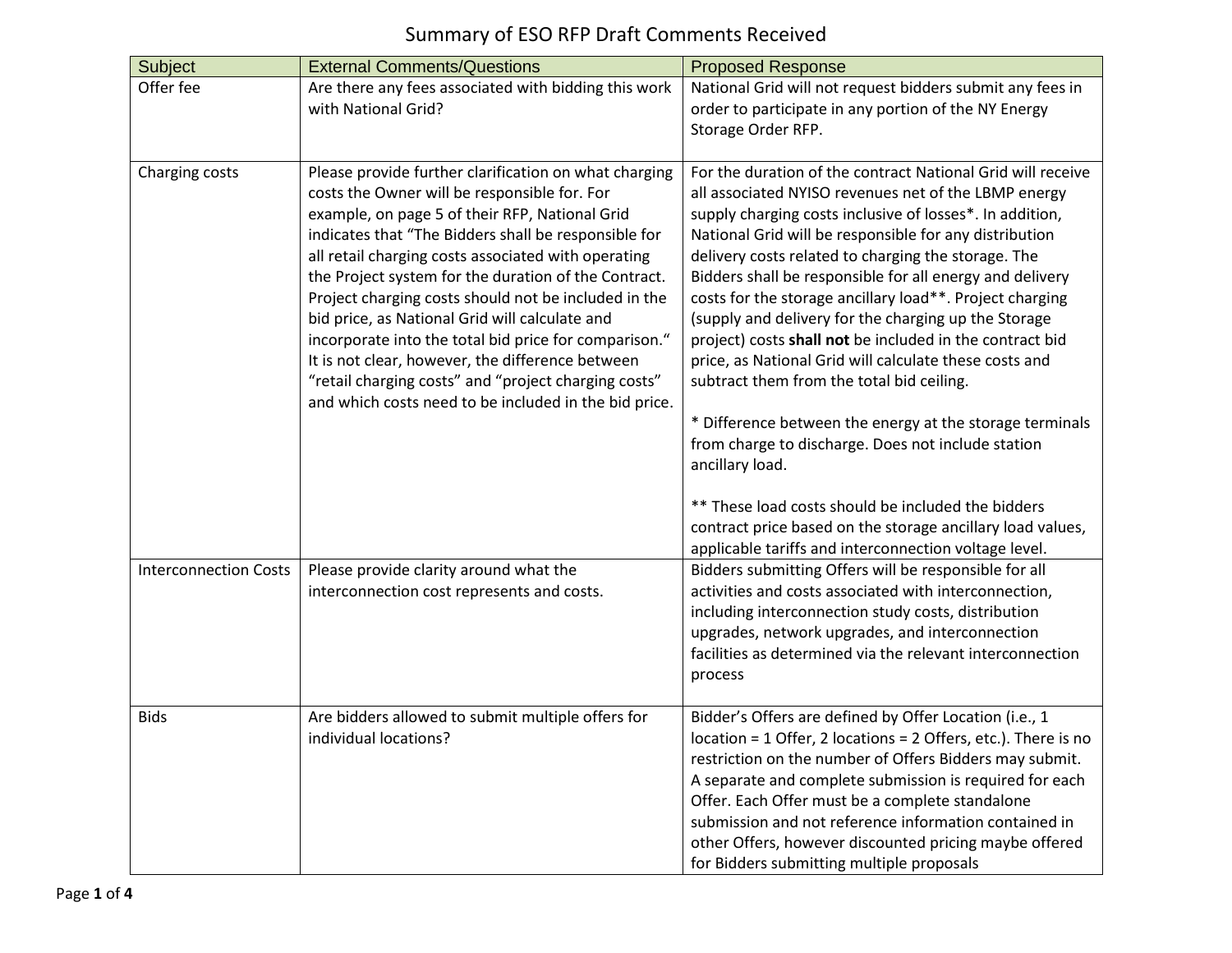| Subject              | <b>External Comments/Questions</b>                                                                                                                                                                                                                                                                                                                                                                                                                                                                                                                  | <b>Proposed Response</b>                                                                                                                                                                                                                                                                                                |
|----------------------|-----------------------------------------------------------------------------------------------------------------------------------------------------------------------------------------------------------------------------------------------------------------------------------------------------------------------------------------------------------------------------------------------------------------------------------------------------------------------------------------------------------------------------------------------------|-------------------------------------------------------------------------------------------------------------------------------------------------------------------------------------------------------------------------------------------------------------------------------------------------------------------------|
|                      |                                                                                                                                                                                                                                                                                                                                                                                                                                                                                                                                                     |                                                                                                                                                                                                                                                                                                                         |
| Terms                | Will the Seller have rights to draw on an LC or<br>guarantee if the Company imposes significant<br>unrecoverable losses to the Seller? Refer to page 9<br>οf                                                                                                                                                                                                                                                                                                                                                                                        | No, the Seller will not have rights to draw on an LC or<br>guarantee if the Company imposes significant<br>recoverable losses to the Seller.                                                                                                                                                                            |
|                      | Page 9 - "The Company may withhold payment, in<br>whole or in part, to the extent and for the time<br>reasonably necessary, in the Company's reasonable<br>judgment and discretion, to protect the Company<br>from loss for which an exclusive remedy is not<br>specified and which is caused by any breach of the<br>ESSA that is not timely cured in accordance with the<br>ESSA." o A set timeframe before a formal cure<br>period kicks in should be considered in lieu of the<br>unquantifiable judgement and sole discretion of one<br>party. |                                                                                                                                                                                                                                                                                                                         |
| AHJ coordination     | Will National Grid attend public hearings to voice<br>support for a developer?                                                                                                                                                                                                                                                                                                                                                                                                                                                                      | National Grid will attend all public hearings in support of<br>developer, to the maximum extent practicable. If a<br>National Grid representative cannot attend a public<br>hearing, National Grid would be willing to provide<br>developer a letter of support which developer can read<br>into public hearing record. |
| Metering equipment   | In the final RFP materials, will National Grid be<br>detailing all specific communications specifications<br>and what will be in Seller's scope and National<br>Grid's scope both electrically and communications-<br>wise?                                                                                                                                                                                                                                                                                                                         | Detailed communications requirements and definition of<br>communications scope for the various parties is detailed<br>in Appendix F - Power Marketer                                                                                                                                                                    |
| Discharge throughput | Can National Grid provide a definition and example<br>of "discharge throughput"?                                                                                                                                                                                                                                                                                                                                                                                                                                                                    | Discharge throughput - the total electrical energy<br>withdrawn (discharge) from the energy storage resource<br>per year.                                                                                                                                                                                               |
|                      |                                                                                                                                                                                                                                                                                                                                                                                                                                                                                                                                                     | <b>Example:</b> For locations where the energy storage asset<br>participates in the NYISO frequency regulation market,<br>the Discharge Throughput requirement is the aggregation<br>of all the predicted shallow energy discharge cycles over<br>one year.                                                             |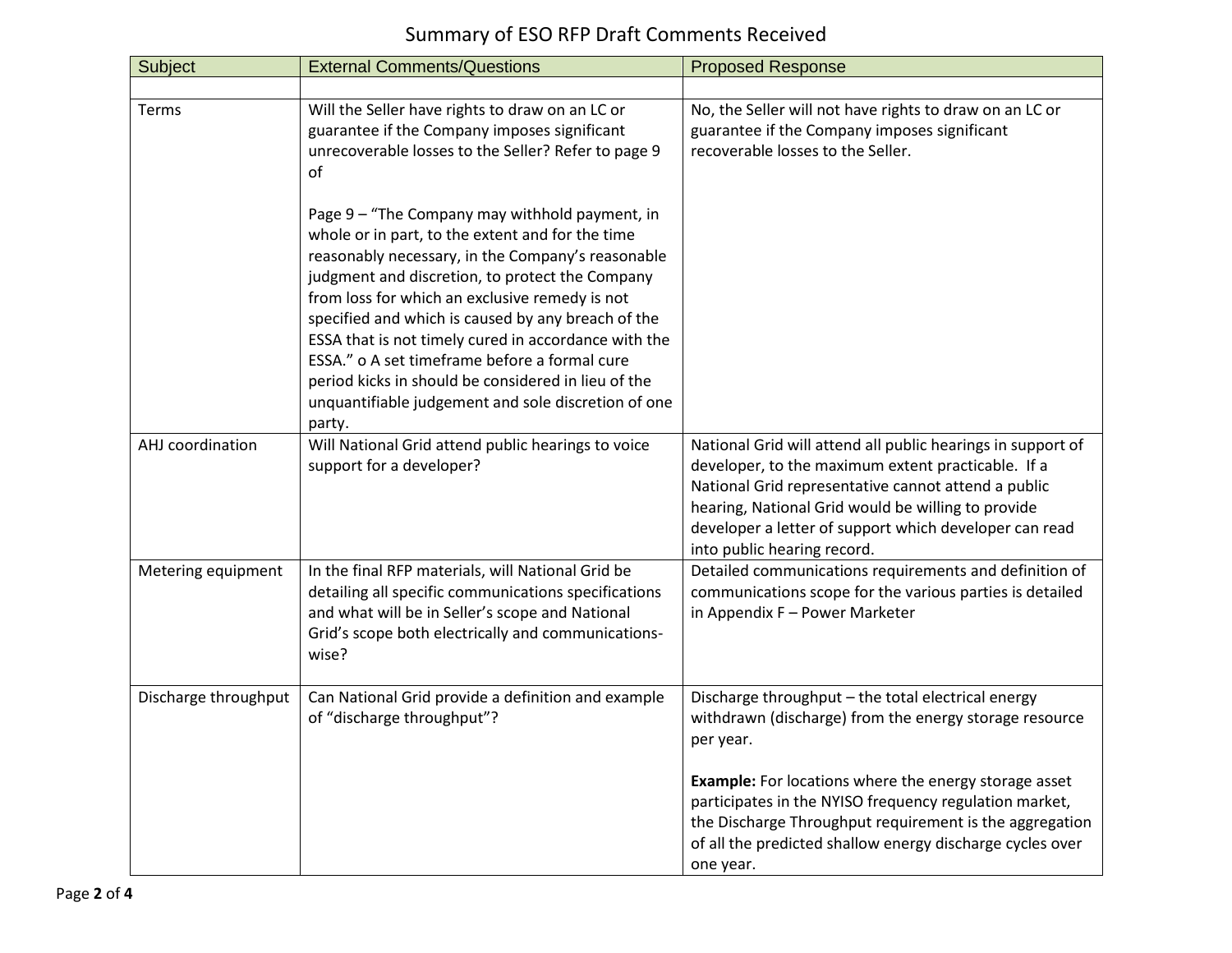## Summary of ESO RFP Draft Comments Received

| Subject                     | <b>External Comments/Questions</b>                     | <b>Proposed Response</b>                                                                                  |
|-----------------------------|--------------------------------------------------------|-----------------------------------------------------------------------------------------------------------|
| Roundtrip Efficiency        | Please provide clarity around Roundtrip Efficiency     | The definition of RTE is provided in the Appendix D1                                                      |
|                             | $(RTE)$ .                                              | Conceptual Energy Storage Services Agreement and is                                                       |
|                             |                                                        | also provided below:                                                                                      |
|                             |                                                        |                                                                                                           |
|                             |                                                        | "Round Trip Efficiency" means the ratio of energy put in                                                  |
|                             |                                                        | (in MWh) to energy retrieved from the Project (in MWh)                                                    |
|                             |                                                        | and is inclusive of station ancillary loads i.e. Storage                                                  |
| <b>Quantitative factors</b> | The performance of many storage technologies           | heating, cooling etc.<br>Bidders are required to provide costs for "Capacity                              |
|                             | degrades with use. Specifically, lithium-ion battery   | Maintenance Guarantee" in the Offer Form and as such,                                                     |
|                             | performance begins to degrade after the first          | for technologies that require higher levels of                                                            |
|                             | operational cycle. Should bidders incorporate each     | augmentation these costs will be captured in this item                                                    |
|                             | resource's energy/capacity degradation into the        | and combined into the total costs for comparison against                                                  |
|                             | quantitative evaluation criteria to ensure year-over-  | the bid ceiling.                                                                                          |
|                             | year value is accurately reflected?                    |                                                                                                           |
| Schedule                    | Please provide guidance around NYISO class and         | National Grid specifically selected locations and use-cases                                               |
|                             | timing constraints.                                    | that avoid NYISO class-year interconnection studies due                                                   |
|                             |                                                        | to timeline concerns (i.e. no capacity markets and all                                                    |
|                             |                                                        | projects are 20 MW or under).                                                                             |
| Term of the                 | Please provide clarity around the duration of the      | National Grid expects the solution term of service to be                                                  |
| agreement                   | term of service.                                       | up to 7 years. Bids submitted for less than 7 years will                                                  |
| <b>Financial documents</b>  | With regard to requirement to submit three years of    | receive a lower score during the evaluation process.<br>Yes, the audited financial statements of a parent |
|                             | Audited Financial statement, can Niagara Mohawk        | company of the Bidder may be submitted with the                                                           |
|                             | clarify whether it will consider the Audited Financial | available financial statements of the subsidiary Bidder.                                                  |
|                             | Statements of a parent company of the Bidder to        |                                                                                                           |
|                             | meet this prerequisite?                                |                                                                                                           |
| Technical                   | Will remote access be permitted and if not, how        | Yes, remote access will be required. Please refer to                                                      |
|                             | should bidders propose system monitoring?              | Appendix F for additional information.                                                                    |
| Safety Standards            | Will National Grid be providing a full list of safety  | National Grid has supplied a copy of safety standards in                                                  |
|                             | standards upon RFP launch?                             | the final RFP.                                                                                            |
| LLC/SPV                     | In the event of submitting a winning bid, may the      | National Grid may allow assignment to a subsidiary, LLC,                                                  |
|                             | winning bidder assign the project to a subsidiary,     | Special Purpose Vehicle etc. upon its evaluation of the                                                   |
|                             | LLC, Special Purpose Vehicle, etc.?                    | entity and prior written consent                                                                          |
| Land                        | Does National Grid have land available for use on      | National Grid states in the RFP that no National Grid land                                                |
|                             | these installations?                                   | is available for the 3 local grid need identified, and                                                    |
|                             |                                                        | bidders are responsible for acquiring land near the area                                                  |
|                             |                                                        | of need. The final RFP provides one potential National                                                    |